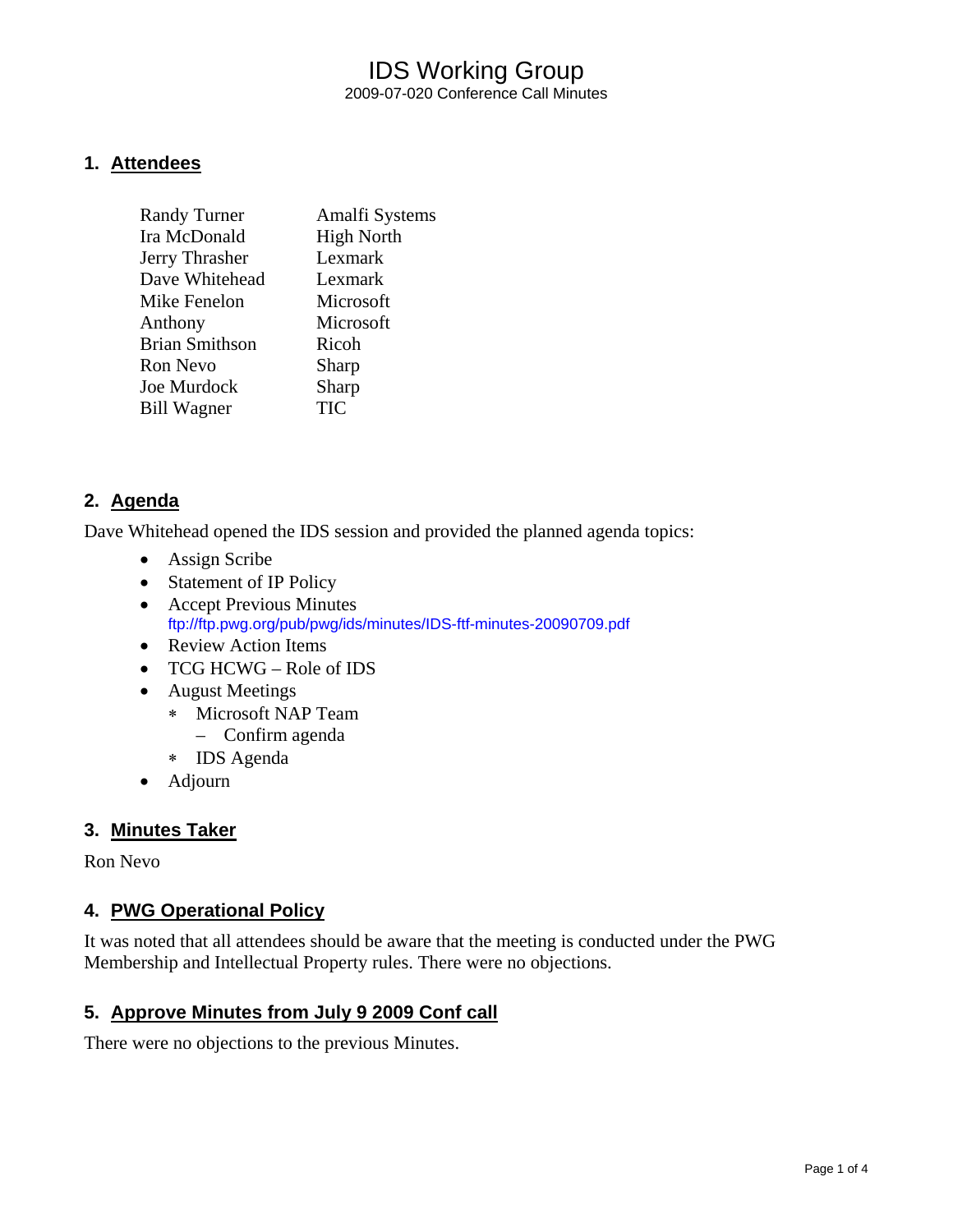# IDS Working Group

2009-07-020 Conference Call Minutes

## **6. Review Action Items**

NOTE: The latest Action Item spreadsheet is available at: <ftp://ftp.pwg.org/pub/pwg/ids/ActionItems/>

- AI 001: Randy Turner will try to find other contacts that would be willing to work with the PWG to help deploy NEA health assessment. (Juniper, Symantec, Cisco are suggested candidates.) Is someone willing to sit down with the PWG and "have discussions"?
- → *No new info to report. Randy believes that we need to make more progress on the NEA Binding document before they show*
- → *ONGOING*

AI 010: Brian Smithson will investigate whether a formal relationship document can be created between TCG and PWG. He will find out their position on liaison agreements.

→ *Brian sent a message to Seigo Kotani, and is awaiting a response.* 

→ *OPEN* 

AI 012: Mike Fenelon will coordinate the next opportunity for a discussion with the Microsoft NAP team.

- → *Awaiting determination on whether a teleconference or a face-to-face meeting is preferable.*
- → *Currently considering a face-to-face on Aug 17, but participation at the next teleconference is a good idea as well.*
- → *CLOSED*

AI 017: Joe Murdock will send an e-mail to one of the Microsoft NAP team members asking his opinion on the use of an opaque value for HCD Certification State—and specifically the topic of using vendor-specific plug-ins.

→ *OPEN* 

AI 018: Brian Smithson and/or Joe Murdock will include the attributes that were added to the latest Attribute specification in the next version of the NAP Binding document.

→ *OPEN* 

AI 019: Dave Whitehead will collect all questions for the Microsoft NAP team that are submitted to the IDS reflector and will pass them along to Microsoft.

- → *No questions or topic ideas have been received.*
- → *OPEN*

AI 020: Randy Turner will post a link to the RSA discussion of TPM alternatives. → *OPEN* 

## **7. TCG Hardcopy Working Group – Role of IDS**

Brian Smithson reported that the TCG HCWG will have a meeting on Thursday this week 7-23-09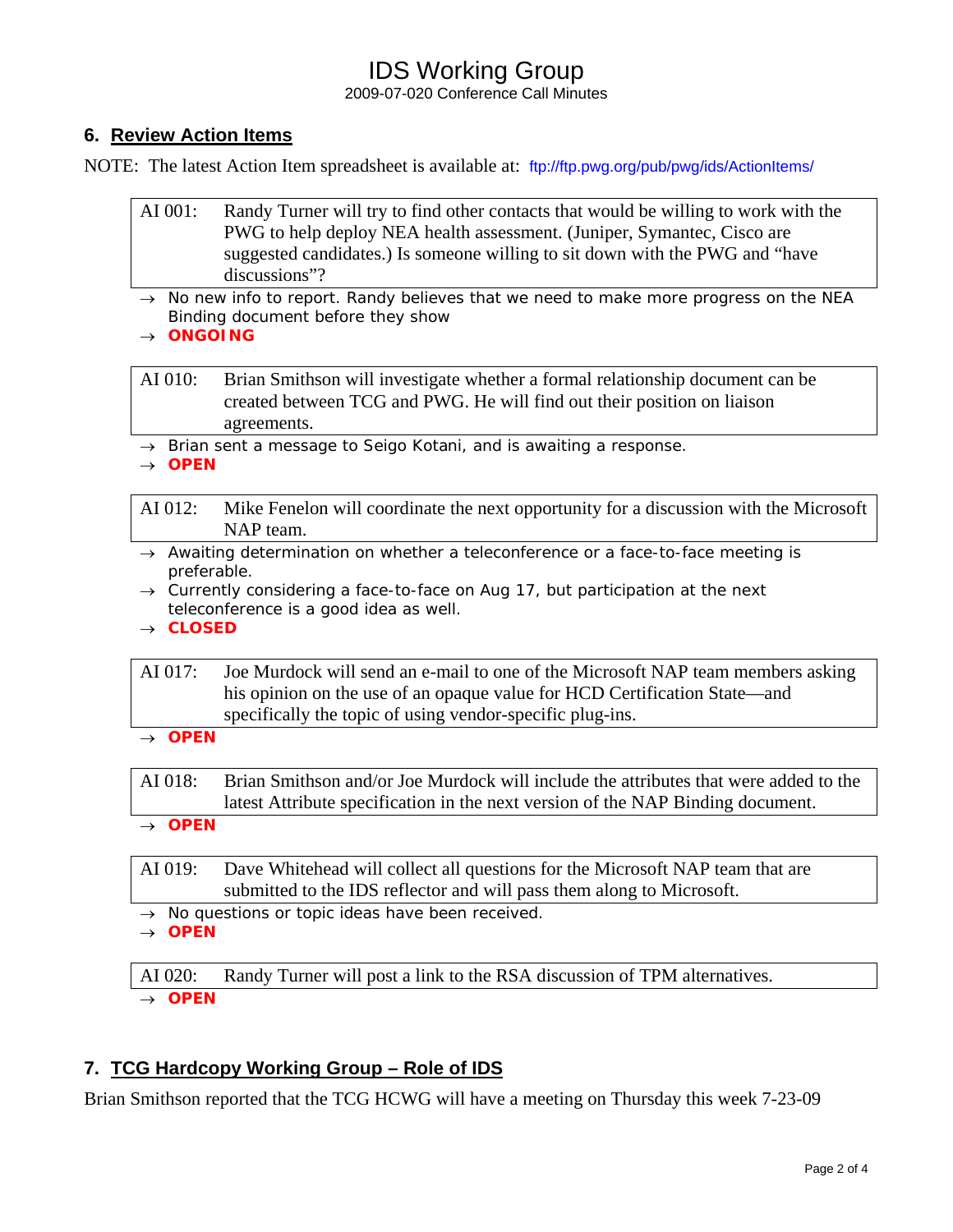## IDS Working Group 2009-07-020 Conference Call Minutes

## **8. August Meetings**

#### **8.1 Microsoft NAP Team discussions**

Mike Fenelon confirmed the planned discussion with the NAP team members. Anthony.. Participated in the call. Anthony is the PM for the NAP system IDS will have another meeting with the Microsoft NAP team on Monday afternoon starting 1:00pm

No additional questions to Microsoft beside the one listed here.

Dave provided a proposed list of topics for discussing with the NAP team that was subsequently expanded, resulting in the following items:

- Short overview of NAP
- How the IDS group proposes to map attributes to the NAP protocol
- Discuss the alignment of attributes
- Discuss questions to the NAP team
- Discuss remote attestation how to make sure the remote device does not lie about its statement of health (without a TPM, how reliable can it be?) Is this an important concern of the NAP team?
- Review the questions previously submitted to the NAP team in April. Expand on the answers as possible.
- Demo

Mike and Anthony explained that the NAP Team isn't going to be addressing the development of a System Health Validator (SHV). This is not in their scope, and is defined elsewhere.

We need to make sure that remote respond from the HCD is fully trusted.

Randy raised the issue if there is any opportunity for incorporating standard remediation methods for "configuration" of device attributes that conflict with site security policy....

Randy asked the Microsoft team question about device remediation when the HCD configuration was changed without using a remote firmware or remote control changes, How to correct it? Anthony said that SOH can provide information about how the device is not complying.

Microsoft was asked to demo a device that is a in comply status, changed to non comply and then the system put the device in comply mode again